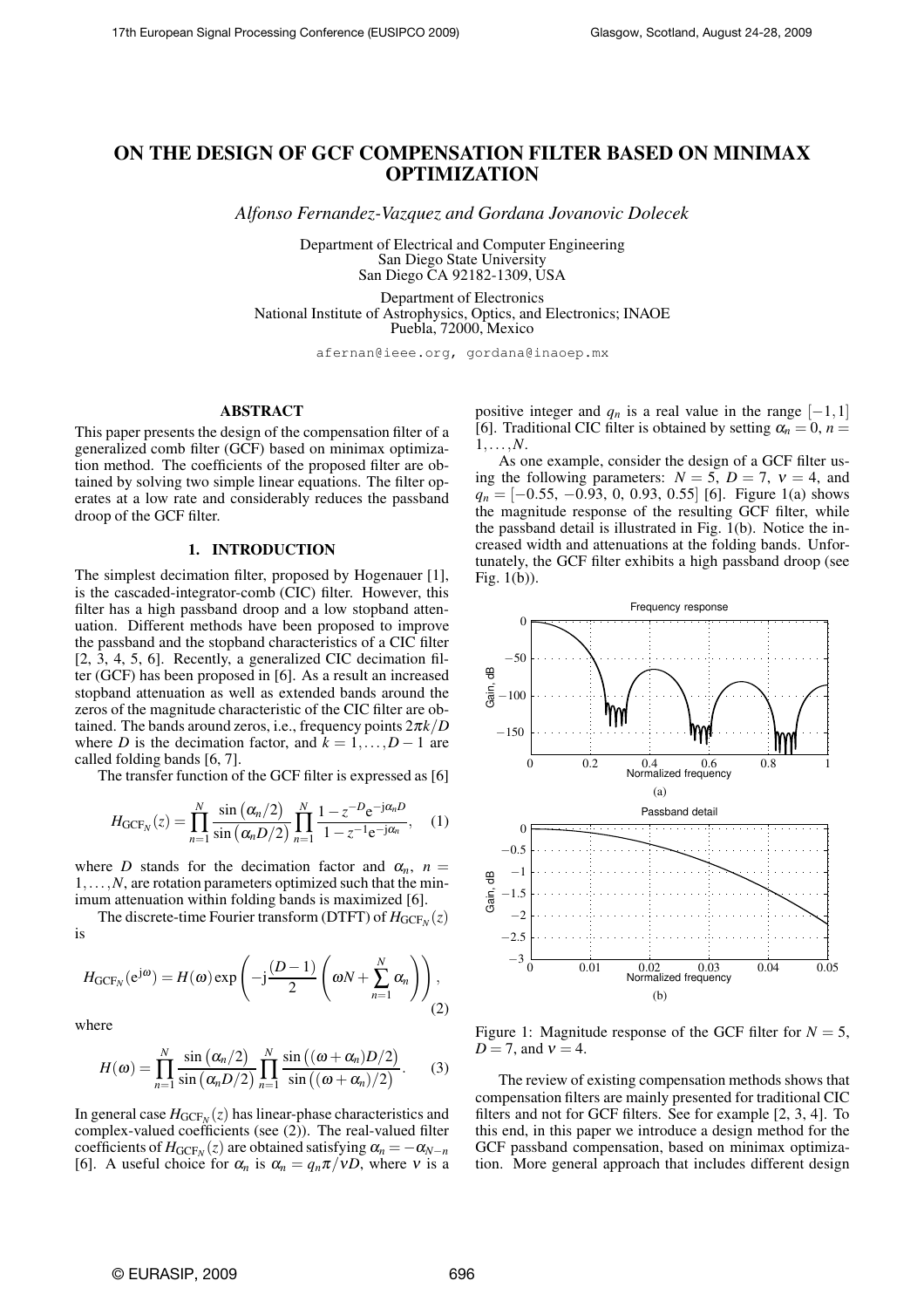constraints, i.e. maximally flat, least square, and minimax is elaborated in [8].

The presented design also includes the CIC passband compensation as a special case.

The paper is organized as follows. Section 2 introduces the proposed second order compensation filter. Discussions and results are presented in Section 3.

## **2. PROPOSED GCF COMPENSATION FILTER**

The transfer function of the proposed GCF compensation filter is given as

$$
P(z^D) = a + bz^{-D} + az^{-2D},
$$
\n(4)

where *a* and *b* are real valued constants.

The compensation filter is cascaded with the GCF filter as shown in Fig. 2(a). Using the multirate identity [9] the filter  $P(z^D)$  can be moved to lower rate resulting in more efficient structure shown in Fig. 2(b).



Figure 2: Decimation block diagrams. a) Generalized CIC filter  $H_{GCF_N}(z)$  and compensation filter. b) Efficient structure for decimation.

The cascade of the compensation filter  $P(z^D)$  and the GCF filter yields the following overall transfer function:

$$
G(z) = H_{GCF}(z)P(z^D). \tag{5}
$$

By performing the DTFT, equation (5) becomes

$$
G(e^{j\omega}) = e^{-j\omega((D-1)N+2D)/2}H(\omega)P_{R}(D\omega),
$$
 (6)

where  $P_R(D\omega)$  is the amplitude response of  $P(e^{j\omega D})$ , which is given by

$$
P_{\mathcal{R}}(D\omega) = b + 2a\cos(D\omega). \tag{7}
$$

We define the error function

$$
E(\omega) = H(\omega)P_{R}(D\omega) - 1.
$$
 (8)

In order to find the coefficients *a* and *b*, we impose the condition that the error function should be zero at frequencies  $\omega = \omega_1$  and  $\omega = \omega_2$ , in the passband  $[0, \omega_0]$ .

For  $\omega = \omega_1$ , from (3), (6)–(8), it follows that

$$
H(\omega_1)(2a\cos(D\omega_1)+b)=1.
$$
 (9)

Similarly, for  $\omega = \omega_2$  (see (6)–(8)), the imposed condition results in

$$
H(\omega_2)(2a\cos(D\omega_2)+b)=1.
$$
 (10)

Solving equations (9) and (10), the values of *a* and *b* are, respectively,

$$
a = \frac{1}{2} \frac{1/H(\omega_1) - 1/H(\omega_2)}{\cos(D\omega_1) - \cos(D\omega_2)},
$$
\n(11)

$$
b = \frac{\cos(D\omega_1)/H(\omega_2) - \cos(D\omega_2)/H(\omega_1)}{\cos(D\omega_1) - \cos(D\omega_2)}.
$$
 (12)

Substituting (11) and (12) into (7), the error function becomes

$$
E(\omega) = H(\omega) \left( \frac{1/H(\omega_1) - 1/H(\omega_2)}{\cos(D\omega_1) - \cos(D\omega_2)} \cos(D\omega) + \frac{\cos(D\omega_1)/H(\omega_2) - \cos(D\omega_2)/H(\omega_1)}{\cos(D\omega_1) - \cos(D\omega_2)} \right) - 1.
$$
\n(13)

We apply the minimax optimization of the error function  $E(\omega)$ , i.e.,

$$
\delta = \min_{\omega_1, \omega_2} \max_{[0, \omega_p]} |E(\omega)|. \tag{14}
$$

Figure 3 shows the error function,  $E(\omega)$  in (13), obtained by minimax optimization (14).



Figure 3: Error function  $E(\omega)$ .

From Fig. 3, at the frequency point  $\omega = 0$ , we have

$$
E(0) = -\delta. \tag{15}
$$

Similarly, for  $\omega_r$  and  $\omega_p$ , we have

$$
E(\omega_{\rm r})=\delta,\qquad \qquad (16)
$$

$$
E(\omega_{\rm p}) = -\delta. \tag{17}
$$

Additionally, the derivative of the error function evaluated at  $\omega = \omega_r$  equals zero, i.e.,

$$
\left. \frac{\mathrm{d}E(\omega)}{\mathrm{d}\omega} \right|_{\omega = \omega_{\rm r}} = 0. \tag{18}
$$

Next issue is to relate the frequencies  $\omega_1$  and  $\omega_2$  with the passband frequency  $\omega_p$  for different values of *N* and *D*. To this end we present in Figs.  $4(a)$  and  $5(a)$  the frequencies  $\omega_1$  and  $\omega_2$  as a function of  $\omega_p$ , respectively, for  $N = 3, 4, 5, 6$ ,  $D = 3, 5, 7, 11$ , and  $v = 4$ . Similarly, Figs. 4(b) and 5(b) show the zoom of the upper part of Figs.  $4(a)$  and  $5(a)$ . Note that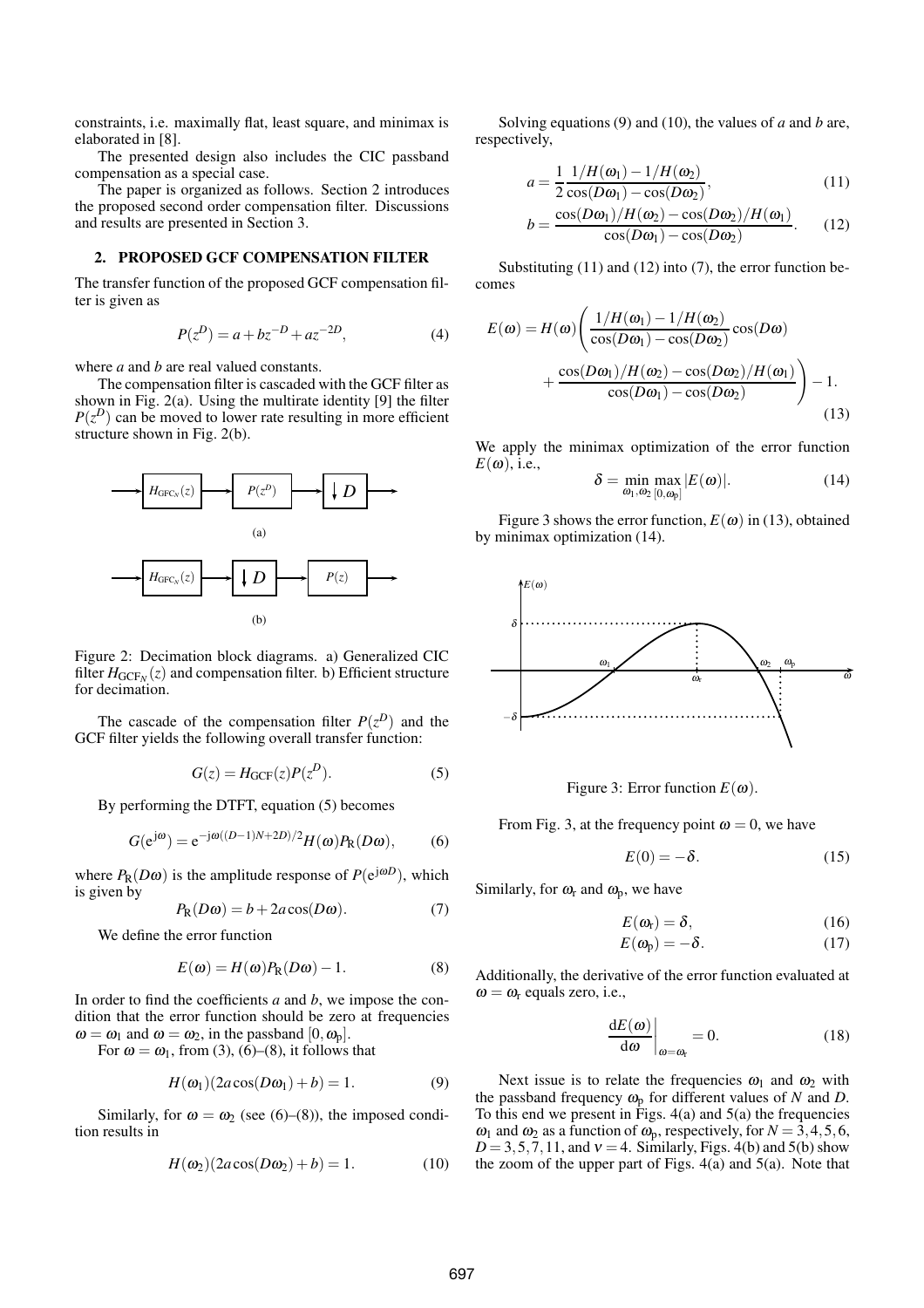

Figure 4: Frequency  $\omega_1$  as a function of the frequency  $\omega_p$  for  $N = 3, 4, 5, 6, D = 3, 5, 7, 11,$  and  $v = 4$ .



Figure 5: Frequency  $\omega_2$  as a function of the frequency  $\omega_0$  for  $N = 3, 4, 5, 6, D = 3, 5, 7, 11,$  and  $v = 4$ .

the relations between  $\omega_1$  and  $\omega_p$  and  $\omega_2$  and  $\omega_p$  are approximately linear in the band  $[0, \pi/2D]$  and that  $\omega_1$  and  $\omega_2$  are practically independent of *N*, *D*, and <sup>ν</sup> in this band.

Solving equations  $(15)$ – $(18)$  and knowing that for small

values of  $\omega$ ,

$$
\cos(D\omega) \approx 1 - \frac{D^2 \omega^2}{2},\tag{19}
$$

and

$$
H(\omega) \approx 1 - \frac{H''(0)\omega^2}{2},\tag{20}
$$

where  $H''(0)$  is the second derivative of  $H(\omega)$  evaluated at  $\omega = 0$ , we obtain the closed form equations for  $\omega_1$  and  $\omega_2$ , that is,

$$
\omega_1 \approx \frac{\sqrt{2 - \sqrt{2.2}}}{2} \omega_p, \tag{21}
$$

$$
\omega_2 \approx \frac{\sqrt{2+\sqrt{2}}}{2} \omega_{\rm p}.\tag{22}
$$

### **3. DISCUSSION OF RESULTS**

Based on the results of Section 2, we have the procedure for the design of GCF compensation filter as follows:

- *Step 1.* For a given value of passband frequency  $\omega_{\rm p}$ , compute the values of the frequencies  $\omega_1$  and  $\omega_2$  using (21) and (22), respectively.
- *Step 2.* Use  $\omega_1$  and  $\omega_2$  to get the filter coefficients *a* and *b* from (11) and (12).
- *Step 3.* Substitute *a* and *b* into (4) to obtain the designed filter.

In the following we analyze the passband droop  $R_p$  in dB after compensation.

Figures 6(a) and 6(b) illustrate the passband droops as a function of the frequency  $\omega_p$  for  $N = 3, 4, 5, 6, D = 3, 5, 7, 11$ , and  $v = 4$ . Observe that the passband droop is less than 0.4 dB in the band of interest.



Figure 6: a) Passband droops for  $N = 3, 4$  and  $D = 3, 5, 7, 11$ b) Passband droops for  $N = 5, 6$ , and  $D = 3, 5, 7, 11$ .